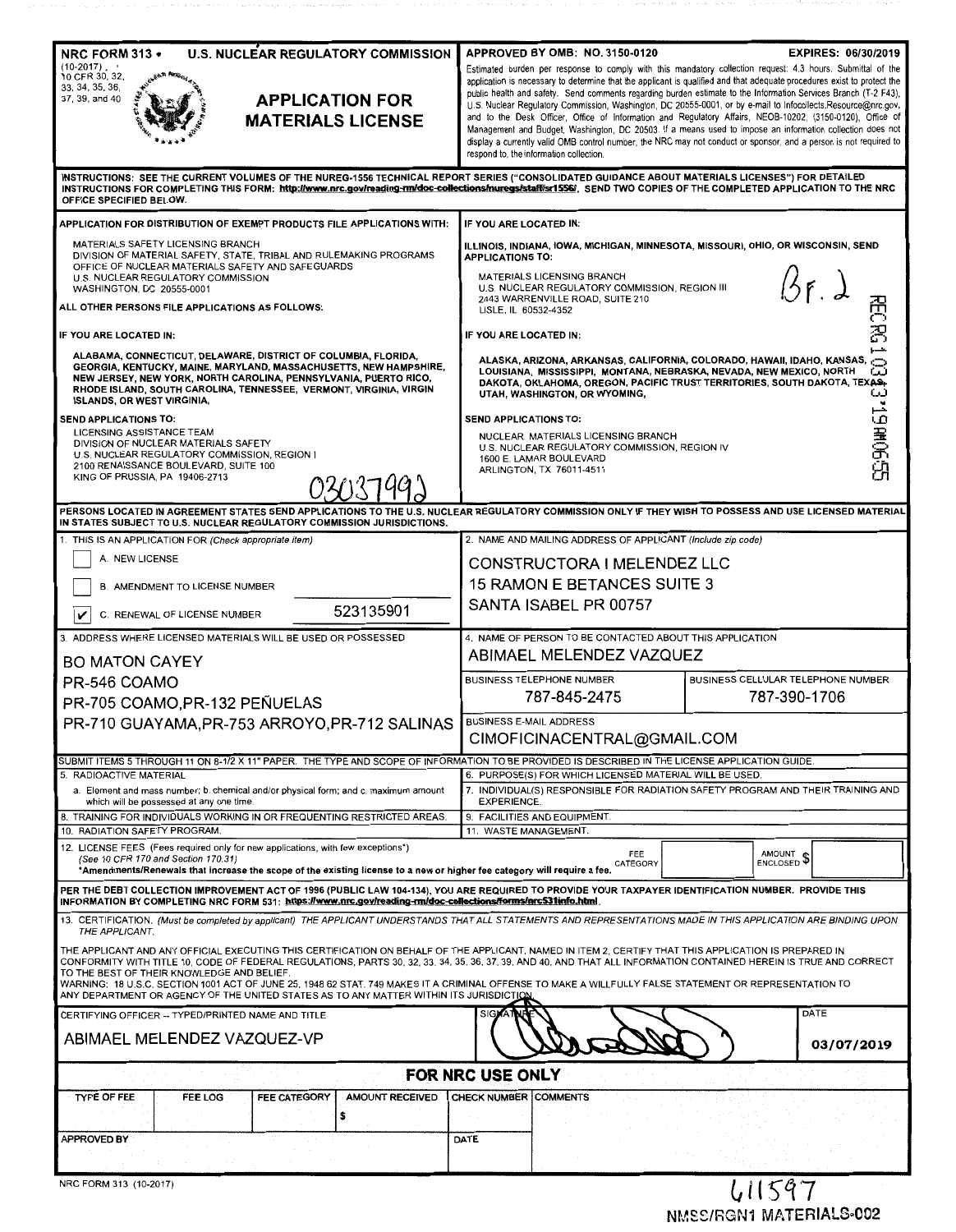### **RADIATION SAFETY PROGRAM**

#### *General*

 $\label{eq:2.1} \frac{1}{\sqrt{2\pi}}\int_{0}^{\frac{1}{2}}\frac{dx}{\sqrt{2\pi}}\,dx$ 

This radiation Safety Program covers the procedures for the safe and proper use and possession of radioactive material as contained in portable moisture/density gauges used to measure soil and other materials. When handled in accordance with this program, the radioactive materials present no hazard to the licensee's employees, customers, or the general public.

#### *Radiation Safety Officer*

All use and possession is under the direction and supervision of the Radiation Safety Officer (RSO). The RSO is a single point of accountability and responsibility between the Regulatory Agency and the Licensee. The RSO is responsible for all aspects of the Radiation Safety Program, including the following specific duties:

- 1. To ensure that all terms and conditions of the license are being complied with and that the information contained is up-to-date and accurate.
- 2. To ensure that the equipment is leak tested at the required intervals.
- 3. To ensure that the equipments are only used by operators authorized by the RSO, and that they use the equipment in accordance with all relevant regulations. This will include wearing of a suitable personnel-monitoring device.
- 4. To maintain records as required by the license and the regulations.
- 5. To ensure that all equipment is properly secured against unauthorized removal at all times.
- 6. To serve as a point of contact and give assistance in case of an emergency such as equipment damage in the field, theft, or fire and to notify the proper authorities (including our Radiation Safety Consultant, in case of an emergency.
- 7. To ensure that all operators have read and understand this Radiation Safety Program.

8. To post all required signs and notices at gauge storage location.

Post document RH-2364, Notice to Employees.

Label storage cabinet with "Caution, Radioactive Material", and international symbol. Post notice where a copy of the organization's license, safety program, and copy of regulations are located.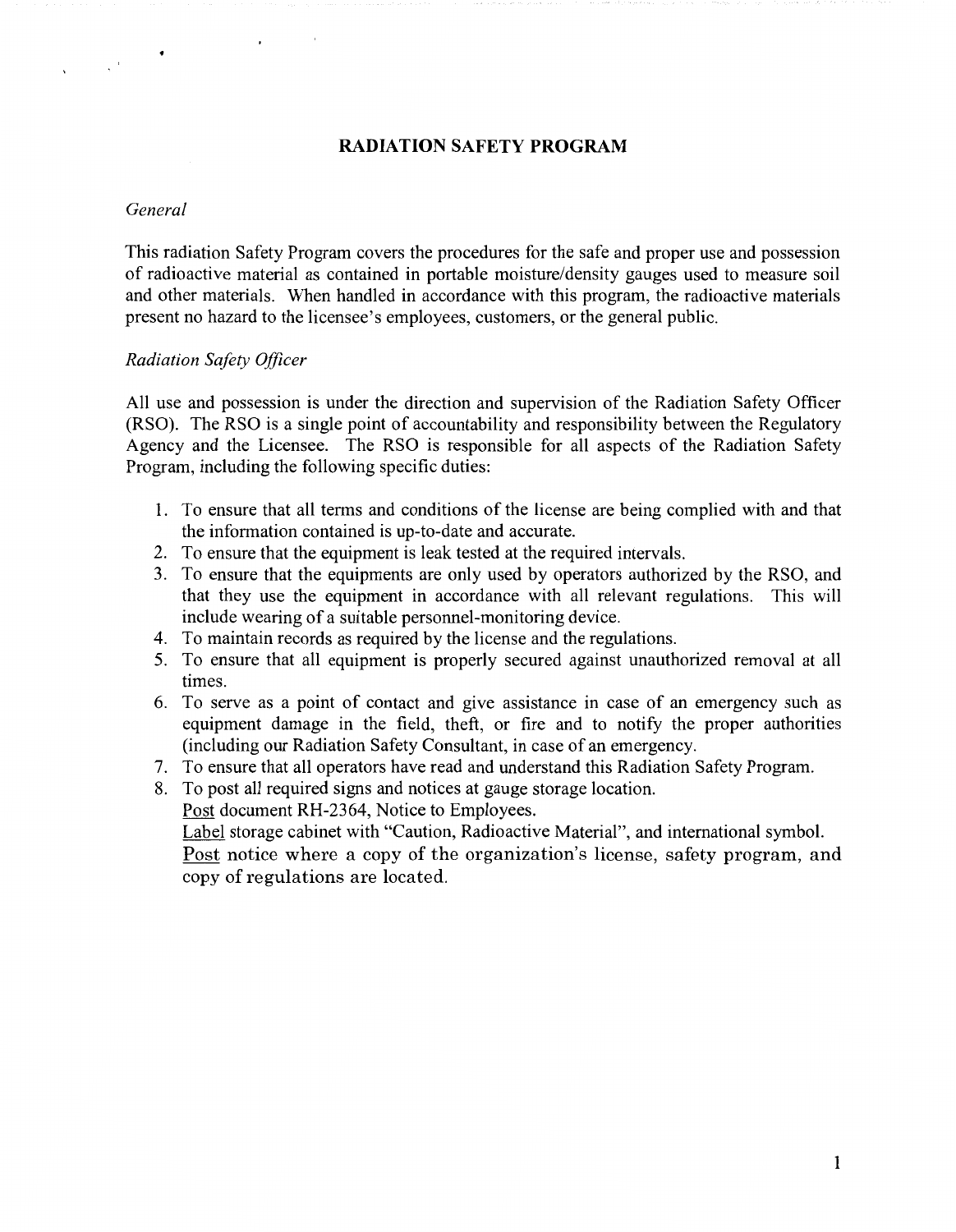#### *Operation:*

 $\frac{1}{\sqrt{2}}\int_{0}^{\sqrt{2}}\frac{1}{\sqrt{2}}\left(\frac{1}{2}\right)^{2}dx$ 

- 1. The operator will exercise suitable control over the gauge at all times. At no time is it to be unattended or in the possession of an unauthorized person.
- 2. When not being used for field measurements, the gauge will be locked and returned to its storage/transportation case.
- 3. When testing is complete, the gauge will be returned to its permanent place of storage as soon as possible.
- 4. When using the equipment, the operator will wear the personnel monitoring device assigned. When the operator is not using the equipment, the monitoring device will be kept in a radiation free, low heat area.
- 5. At all times operators will observe ALARA principles to minimize any dose received: *As Low as Reasonably Achievable*
- 6. While the equipment is in the operators possession, the operator will have:

Copy of the License

Copy of Radiation Safety Program with Emergency Procedures and Telephone Copy of Letter/Card of Authorization from RSO

Copy of the Gauge Operating Manual and

Copy of the Current Leak Test Certificate

#### *Survey Instruments:*

We will either possess and use, or have access to and use, a radiation survey meter that meets the Criteria in the section entitled "Radiation Safety Program Instruments".

#### *Material Receipt and Accountability:*

Physical inventories will be conducted at intervals not to exceed 6 months, to account for all sealed sources and devices received and possessed under the license.

#### *Occupational Dosimetry:*

Either we will maintain, for inspection by NRC, documentation demonstrating that unmonitored individuals are not likely to receive a radiation dose in excess of 10 percent of the allowable limits in 10 CFR Part 20, or we will provide dosimetry processed and evaluated by an NVLAP-approved processor that is exchanged at a frequency recommended by the processor.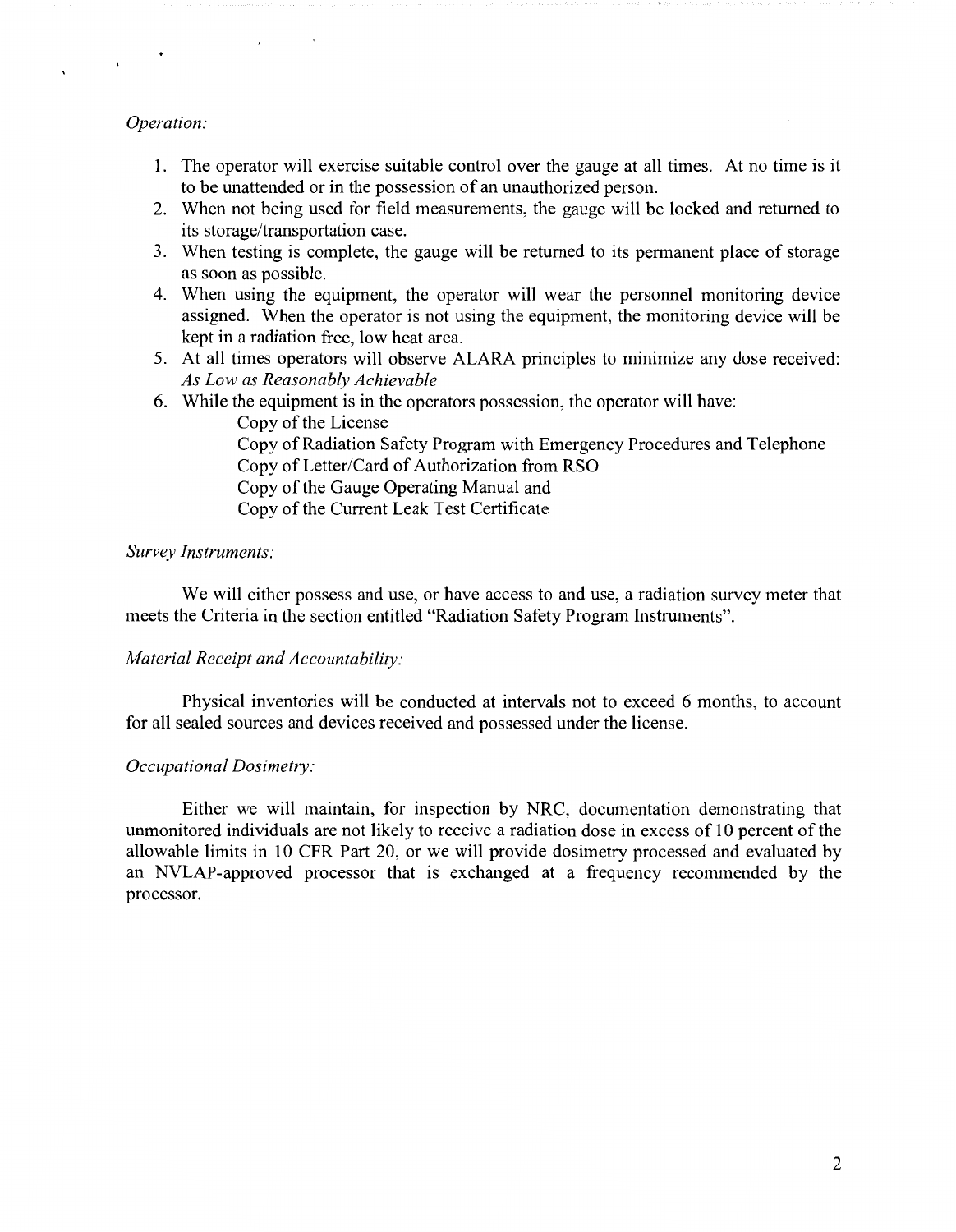## *Emergency*

 $\label{eq:2.1} \frac{1}{\sqrt{2}}\int_{\mathbb{R}^{2}}\frac{1}{\sqrt{2}}\left(\frac{1}{\sqrt{2}}\right)^{2}dx\leq\frac{1}{2}\int_{\mathbb{R}^{2}}\frac{1}{\sqrt{2}}\left(\frac{1}{\sqrt{2}}\right)^{2}dx$ 

See Appendix for Emergency Telephone Numbers.

## *Physical Damage*

- 1. If any moving equipment is involved, stop its movement until the extent of contamination if any can be established.
- 2. Cordon off the area around the incident. An area with a radius of fifteen (15) feet will be sufficient.
- 3. Visually inspect the gauge to determine the extent of the damage to the source (s), source housing (s), and shielding.
- 4. At the least possible time, when the situation is under control, contact the RSO. The RSO will immediate notify the appropriated regulatory agency and our Radiation Safety Consultant.

# *Theft of Loss*

Immediately notify the RSO. The RSO will immediately notify the appropriate regulatory agency and the police.

### *Fire*

- 1. Call the Fire Department
- 2. Take action appropriated with the fire to protect personnel.
- 3. Notify to RSO
- 4. Stand by to advise the fire fighters as so the nature, locations, and potential hazards of the radioactive materials. Supply them with an information packet consisting of the facility layout and a data sheet of the equipment including a photograph. Be sure to include any other important information, e.g. explosives, guard dogs, etc.

| <b>Melting Points</b>  | $\mathrm{^{o}F}$ | $^{\rm o}C$ |
|------------------------|------------------|-------------|
| <b>Stainless Steel</b> | 2550             | 1440        |
| Carbide                | 2000             | 1090        |
| Aluminum               | 1005             | 540         |
| Lead                   | 620              | 327         |
| Polyethylene           | 257              | 125         |

Temperature in an industrial fire will normally range from 500°F at floor level to a high at the ceiling of 1400° to 1800°. The polyethylene and lead would melt in most fires, the aluminum only in a severe fire. The stainless steel capsule would not reach its melting point.

 $\mathcal{L}_{\mathrm{in}}$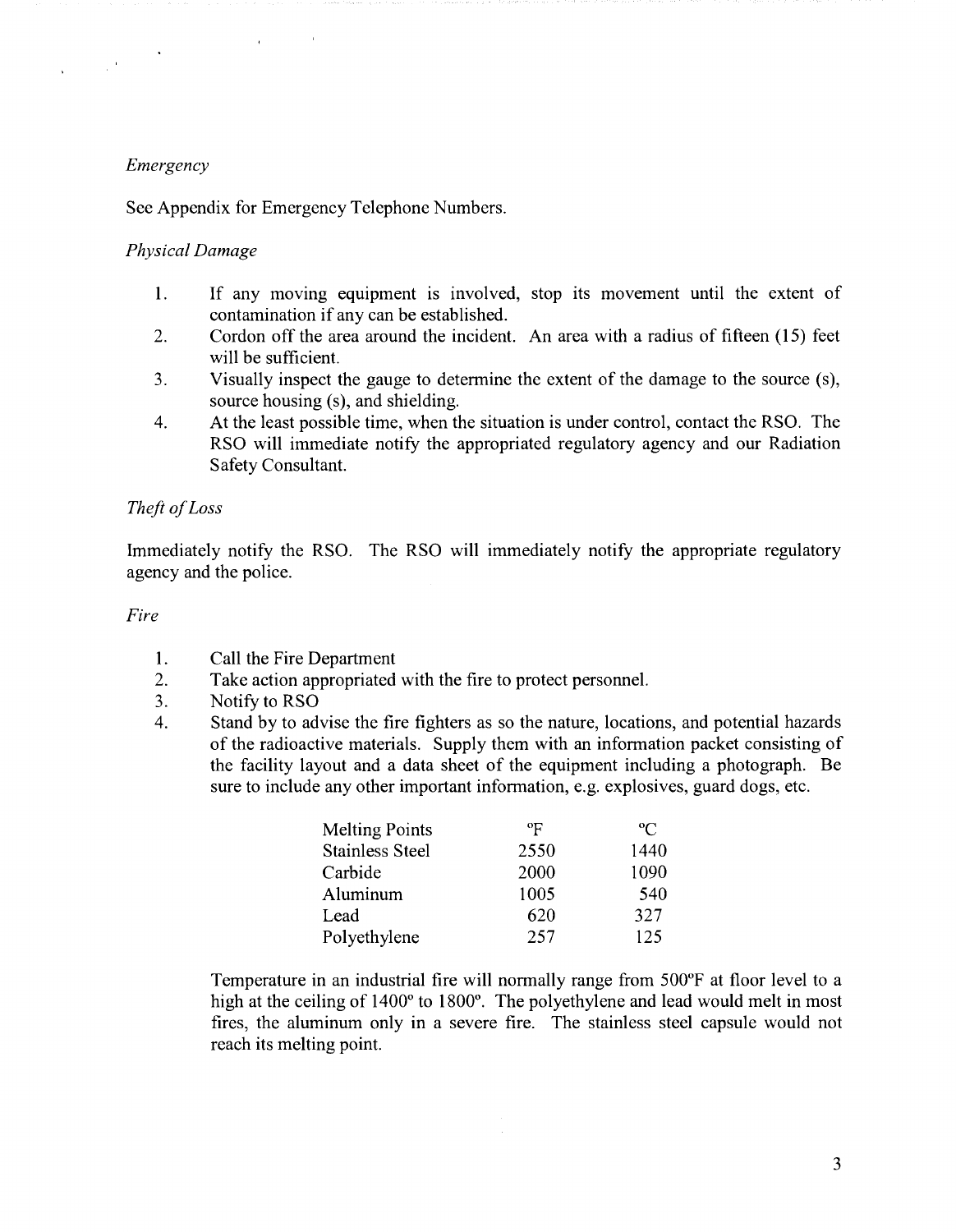### *Leak Test:*

Leak test will be performed at intervals approved by NRC or an Agreement State and specified in the Sealed Source and Device Registration Sheet. Leak Test will be performed by an organization authorized by NRC or an Agreement State to provide leak testing services for other licensees or using a leak test kit supplied by an organization authorized by NRC or an Agreement State to provide leak test kit to other licensees and according to the kit supplier's instructions.

#### *Maintenance*

- 1. Periodic maintenance will include cleaning of the gauge. The operator will have received proper instruction on how to clean the gauge and will wear his assigned monitoring device.
- 2. No maintenance will be performed in which the radioactive source is removed from gauge. The gauge will be returned to the manufacturer or an approved service center for this type of service.
- 3. A leak test will be performed every six (6) months in collaboration with our Radiation Safety Consultant, using an approved leak test kit provided by CPN, and in accordance with the gauge manufacturer's instructions. The Radiation Service Consultant has received proper instruction on how to leak test the gauge and will wear his assigned monitoring device.
- 4. The shipping case will be periodically checked for integrity, and to verify that all labels are present and readable.

### **RADIATION SAFETY PROGRAM**

This radiation safety program will be implemented at all times. A copy of these procedures shall be maintained in the licensee's radioactive materials file, and another copy in the shipping case of the nuclear gauge at all times.

### **SIGNED:**

# CONSTRUCTORA I. MELENDEZ, LLC.

ael Meléndez-Riv **Principal P** 

**Date:**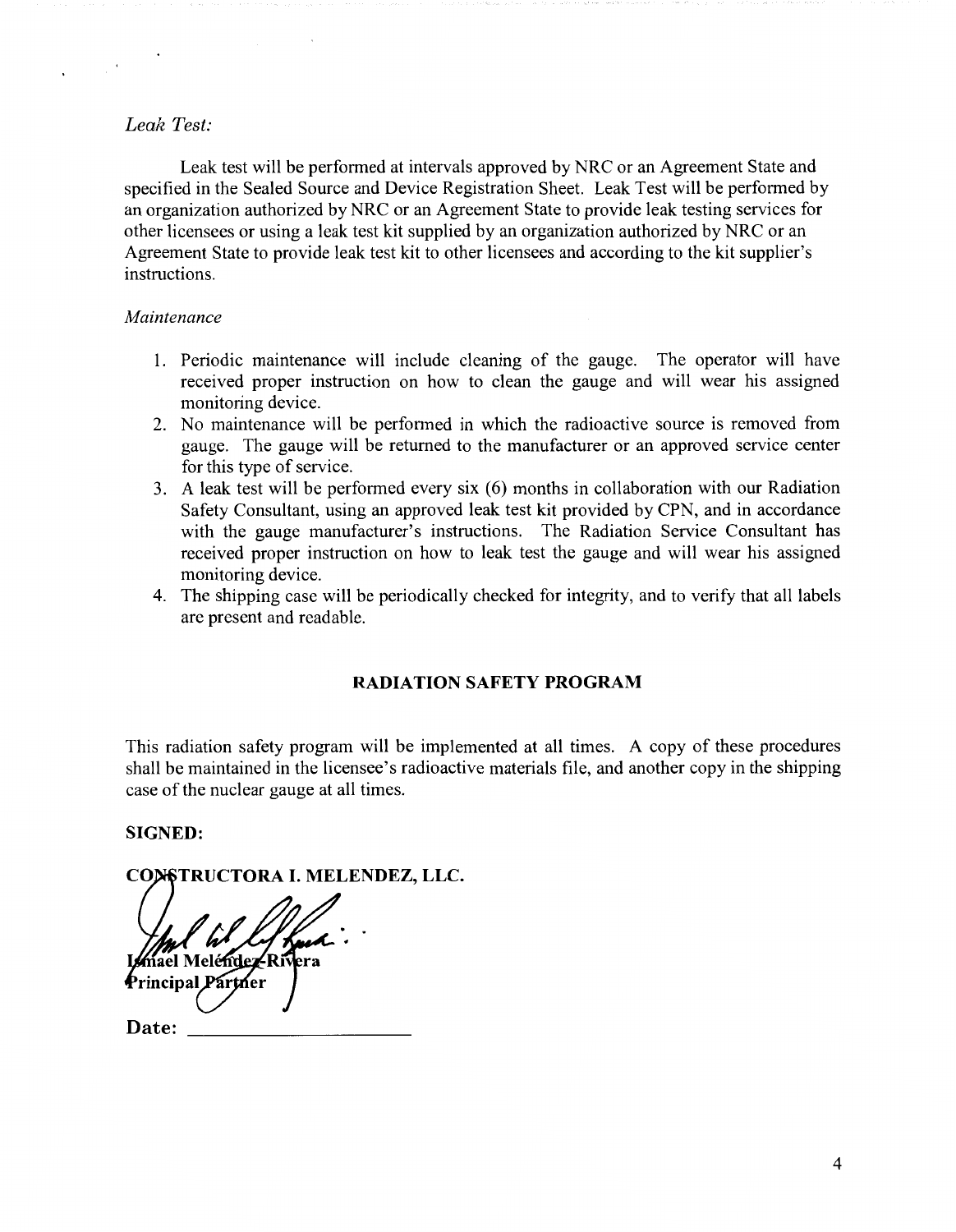# **APPENDIX EMERGENCY PHONE NUMBERS**

 $\sim 10^{-4}$ 

| Main Office                   | $(787)845 - 2475$<br>$(787)845 - 5475$<br>$(787)845-6787$<br>$(787)845-6797$ |
|-------------------------------|------------------------------------------------------------------------------|
|                               |                                                                              |
| <b>Engineering Department</b> | $(787)845-7343$                                                              |
|                               | $(787)845 - 1403$                                                            |
| Workshop                      | $(787)845 - 3475$                                                            |
| Police Department             | $(787)343-2020$                                                              |
|                               | 911                                                                          |
| Fire Department               | $(787)343 - 2330$                                                            |
| Radiology Health Department   | $(787)274-7816$                                                              |
|                               | $(787)813-0832$                                                              |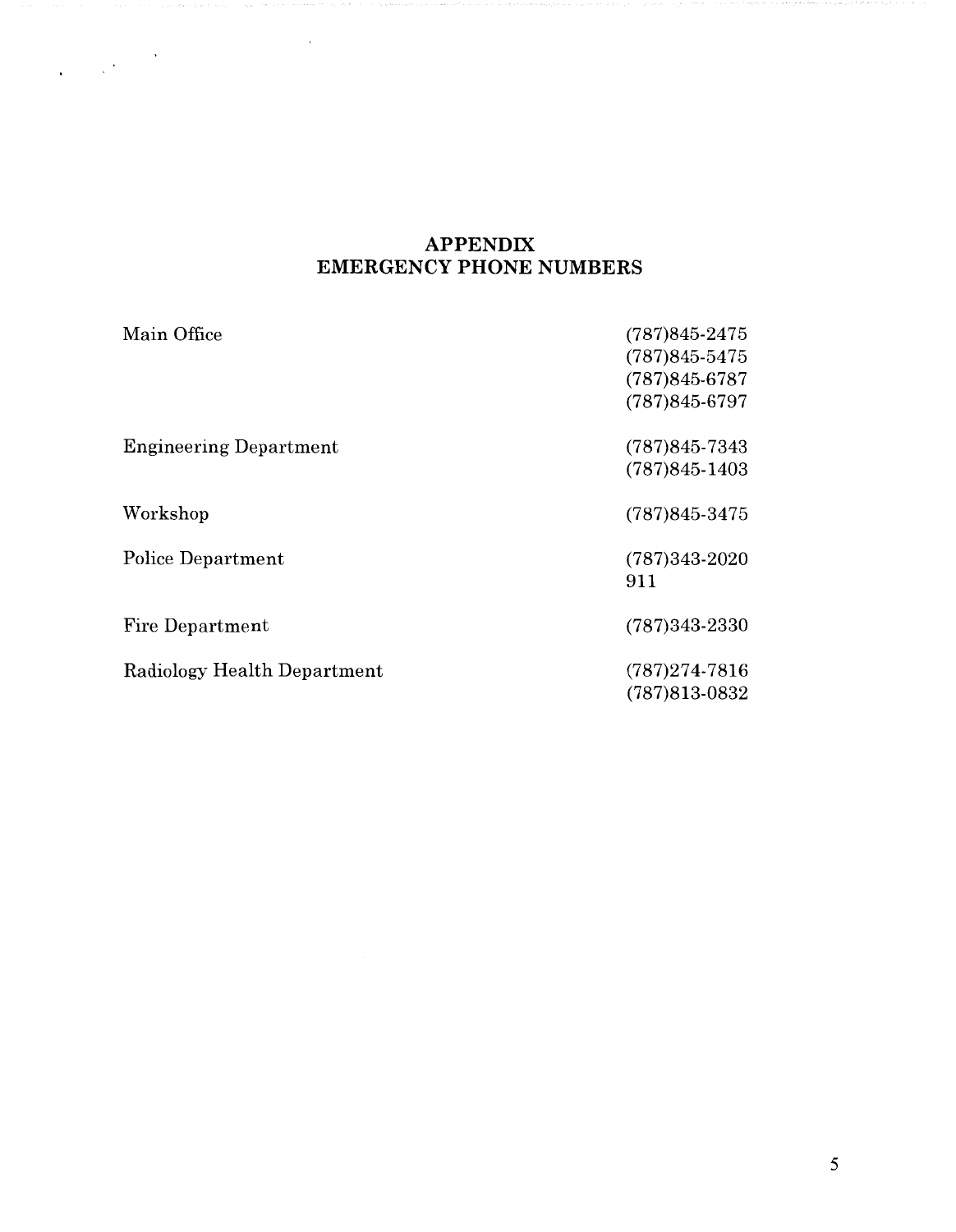# **CONSTRUCTORA I MELENDEZ, LLC. ATTACHMENTS**

# 5 & **6. RADIOACTIVE MATRIAL & PURPOSE FOR WHICH LICENSED MATERIAL WILL BE USED**

 $\label{eq:1} \frac{1}{\sqrt{2\pi}}\frac{1}{\sqrt{2\pi}}\left(\frac{1}{\sqrt{2\pi}}\right)^{1/2}$ 

A. ELEMENT AND MASS NUMBER; B. CHEMICAL AND/OR PHYSICAL FORM; C. MAXIMUM AMOUNT WHICH WILL BE POSSESSED AT ANY ONE TIME.

| <b>RADIOISOTOPE</b> | <b>MANUFACTURER MODEL NO.</b>                                                                                                                                              | <b>QUANTITY</b>                                                                                                                                                                                                                                                | LICENCED MAT.<br><b>USED</b>                                                                                      |
|---------------------|----------------------------------------------------------------------------------------------------------------------------------------------------------------------------|----------------------------------------------------------------------------------------------------------------------------------------------------------------------------------------------------------------------------------------------------------------|-------------------------------------------------------------------------------------------------------------------|
| RADIUM 226(BE)      | SEAMAN NUCLEAR MOD.C-200<br><b>SERIE 538 MCI-4.5</b><br>SEAMAN NUCLEAR MOD. C-300<br><b>SERIE 21052 MCI-4.5</b><br>SEAMAN NUCLEAR MOD. C-300<br><b>SERIE 21054 MCI-4.5</b> | NOT TO<br>EXCEED<br>EITHER THE<br><b>MAXIMUN</b><br><b>ACTIVITY PER</b><br>SOURCE OR<br><b>MAXIMUM</b><br><b>ACTIVITY PER</b><br>DEVICE AS<br><b>SPECIFIED IN</b><br><b>SEALED</b><br>SOURCE AND<br><b>DEVICE</b><br><b>REGISTRATION</b><br><b>CERTIFICATE</b> | <b>GAUGES WILL BE</b><br>USED FOR THE<br><b>PURPOSE DESCRIBED</b><br>IN THEIR RESPECTIVE<br><b>SSD REG. SHEET</b> |